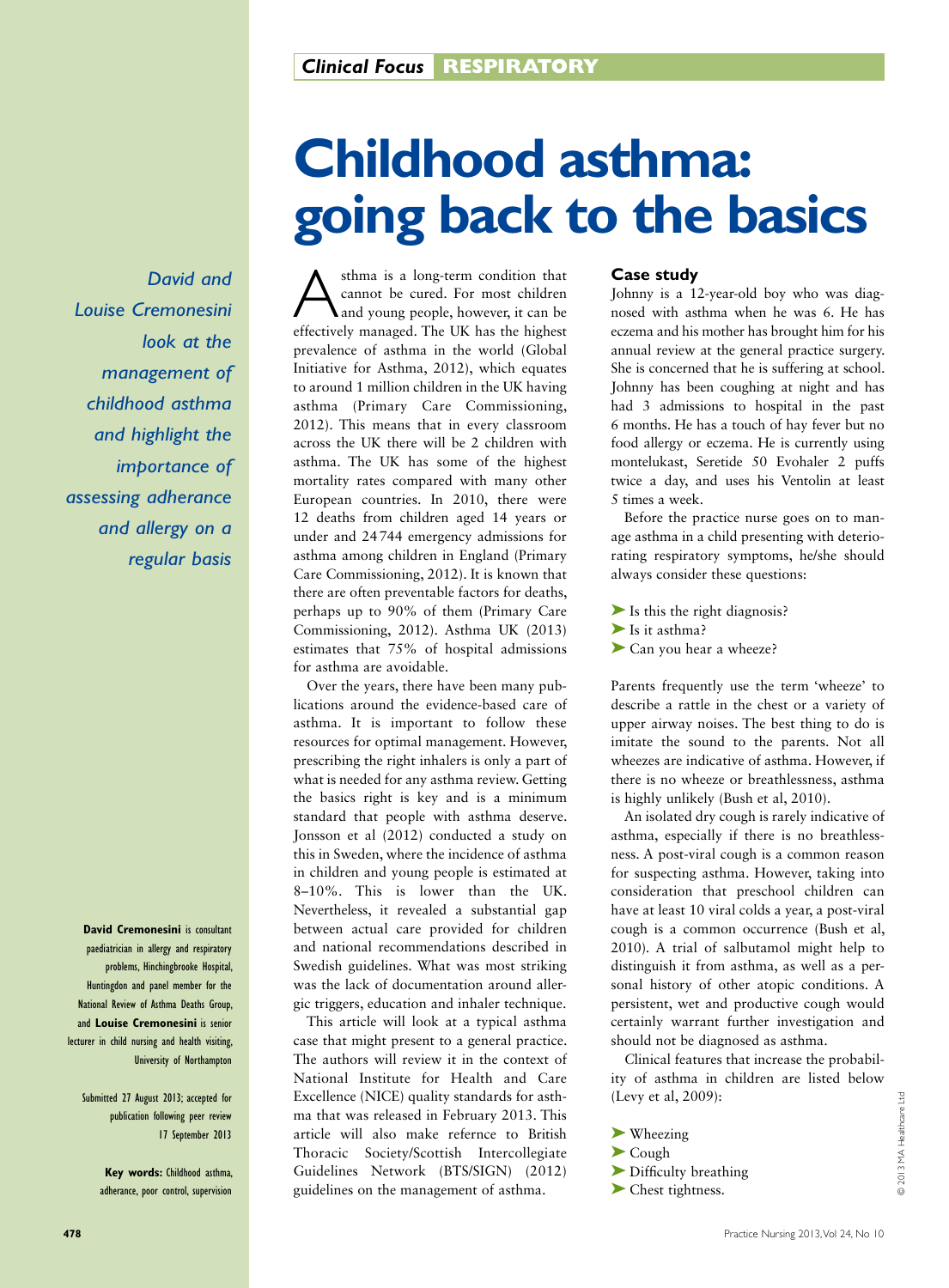# **Clinical Focus RESPIRATORY**

The probability of asthma in the child increases if he/she presents with more than one of the following symptoms, particularly if (Levy et al, 2009):

- ➤ Symptoms are frequent and recurrent
- ➤ Symptoms are worse during the night and early morning
- ➤ Symptoms are triggered by exposure to exercise, animals, damp or cold air, emotions or laughter, and occur apart from colds
- ➤ The child has a history of atopic disorders
- ➤ There is a family history of atopy or asthma
- ➤ There is widespread wheeze on auscultation
- ➤ There is improvement on therapy.

# **Asthma control test**

When assessing a child with asthma, the practice nurse must first decide whether his/her asthma is controlled. The case study represents a patient with poor control. Asthma UK (2013) found that 75% of children who are admitted into hospital will have had a period of poor control. Such admissions might have been prevented with the right treatment and assessment. When children are seen acutely and given prednisolone, for example, appropriate acute management is vital but also provides an opportunity to review asthma control prior to the attack. The review is therefore a chance to step up the child's preventer treatment if appropriate.

*Table 1* outlines the criteria used to assess control. The practice nurse needs to ask questions about how the patient's asthma has been in past few weeks in order to to ascertain this. Suggested questions that can be used to assess control are:

► How often have you had to use your reliever treatment in the last week?

| Table 1. Levels of asthma control          |                                             |                                                          |                                                                                |  |
|--------------------------------------------|---------------------------------------------|----------------------------------------------------------|--------------------------------------------------------------------------------|--|
| <b>Characteristic</b>                      | <b>Controlled</b><br>(all of the following) | <b>Partly controlled</b><br>(any present<br>in any week) | <b>Uncontrolled</b>                                                            |  |
| Daytime symptoms                           | None.<br>(2 or less per week)               | More than twice<br>a week                                |                                                                                |  |
| <b>Limitations of</b><br><b>activities</b> | <b>None</b>                                 | Any                                                      | 3 or more<br>features of<br>partly controlled<br>asthma present<br>in any week |  |
| <b>Nocturnal symptoms</b><br>or awakening  | <b>None</b>                                 | Any                                                      |                                                                                |  |
| Need for rescue or<br>reliever treatment   | <b>None</b><br>(2 or less per week)         | More than twice<br>a week                                |                                                                                |  |
| <b>Lung function</b><br>(PEF or $FEV1$ )   | Normal                                      | <80% predicted or<br>personal best on any day            |                                                                                |  |

Adapted from: Global Initiative for Asthma, 2012

- ► Have you had your usual asthma symptoms during the day (cough, wheeze, chest tightness or breathlessness) in the last week or month?
- ► Have you had difficulty sleeping because of your asthma symptoms, including cough, in the last week or month?
- ▶ Has your asthma interfered with usual activities and/or school in the last week?

# **Adherence**

Low adherence is very common and it can be difficult to assess. In primary care, the practice nurse has access to the patient's prescriptions and can easily check this. However, simply requesting the medication regularly is not proof that the child is taking the medication or taking it properly. Children with perceived poor control and/or severe asthma may still have poor adherence.

Bracken et al (2009), though looking specifically at children referred to a specialist tertiary clinic with severe asthma, found that less then 15% of children collected enough prescriptions to cover their prophylactic asthma medications, with nearly one third picking up less than 50%. Some of those who collect their prescriptions may not inhale their medication appropriately and others may leave their medicine in a cupboard at home until it is out of date. The study also found that at home visits, 23% of families could not provide a complete set of accessible, in date medications at home.

The issue of supervision is linked with that of adherence. The practice nurse should ask about this, especially in older schoolchildren where it is more likely that parents have decided they can take medication on their own. Orrell-Valente et al (2008) found that 20% of 7-year-olds and 50% of 11-year-olds were unsupervised when taking medications.

It is difficult to challenge patients directly about their medicine-taking habits, but it is important to try to address this and ascertain reasons behind low adherence. A suggested approach might be: 'I appreciate that it is hard to take these medicines twice a day. In a typical week, how many times might you forget?' Make the child and parent realize that it is quite normal to forget treatment and that way they are more likely to be honest.

If the practice nurse has clear evidence that the child is not taking his/her medication, direct confrontation is unlikely to be helpful. Once the practice nurse, parent and child have acknowledged this, the practice nurse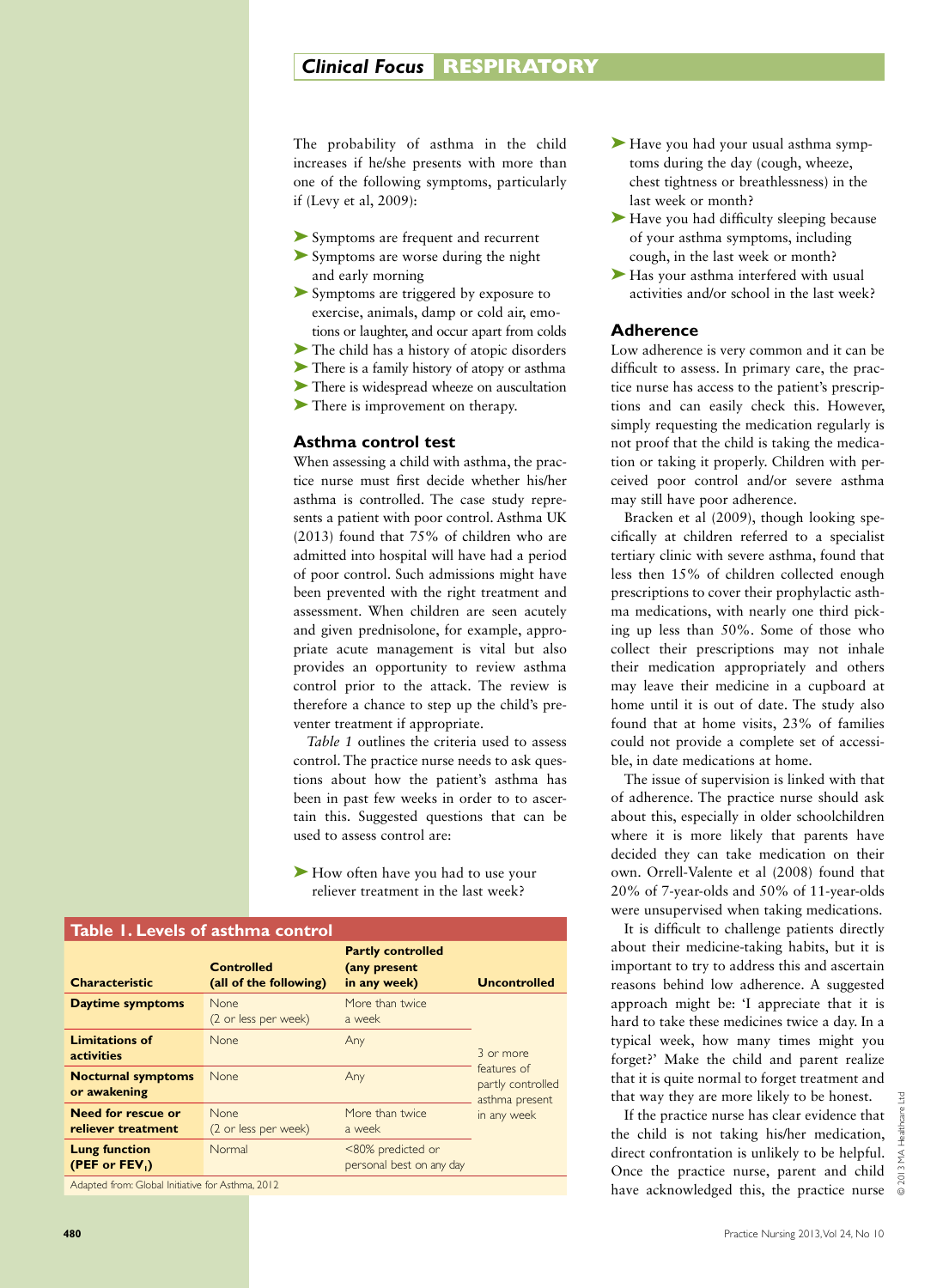# **Clinical Focus RESPIRATORY**

#### **Table 2. Summary of review looking at risk factors for childhood asthma deaths in the east of England from 2001–2006**

Male to female ratio 1:1

Age range: 8–17 years

50% had mild to moderate asthma—only half had been seen by a hospital specialist

45% were poorly compliant

30% only had a record of their asthma plan

50% of deaths occurred in

3 months (June–August) 65% were thought to be

atopic—only 3 had allergy testing

In 20% of cases, animal exposure was a likely trigger before death

From: Anagnostou et al, 2012

should then enquire about reasons for this. This could be an opportunity for the family to review their morning routine, and a period of direct parental observation might be helpful initially. It could be that the child does not like using a spacer. If that is the case, prescribe a different inhaler that does not require a spacer for administration, e.g. a Turbohaler.

Additionally, the patient may need education about asthma. Early in the child's life, the parent would have given the child all the treatment. Once that responsibility is transferred to the child, he/she may not be able to detect any noticeable benefit from a steroid inhaler and may then wonders why they need it. A child might say: 'The blue helps me breathe!' Although this is true, using the preventer is key to good asthma control and it is only by asking the child that the practice nurse ascertain, address and explain this. Asthma plans are key to this and will be discussed later in this article.

# **Inhaler technique**

The inhaled drugs that are given to children need to get to the lower airways in order to work. This presents a challenge as from the mouth there is a right-angled curve to get through at the back of the throat, which must be navigated by the medicine staying airborne and not hitting the back of the throat. Swallowed, inhaled asthma medication will have no effect on the lungs. Considering how quickly the medicine comes out of a pressurized metered-dose inhaler (pMDI) on activation, using a pMDI in the mouth could result in most of the medicine hitting the back of the throat. It is important to check whether the patient is using their inhaler correctly. Evidence shows that more medicine gets to the lower airways by using a spacer compared with using a pMDI alone (Labiris and Dolovich, 2003). Furthermore, Levy et al (2013) showed that adults who can use pMDIs correctly have better asthma control, and those taking inhaled steroids via a spacer or breath-activated device resulted in better asthma control than via a pMDI alone.

In the case study, Johnny uses the Seretide 50 Evohaler directly in his mouth and he has been doing that since his mother allowed him to take charge of his medicines. Some teenagers may regard spacers as 'babyish', so it is vital to emphasize the importance of the spacer but acknowledge that there are alternatives. Children from the age of 4–5 years or earlier should be swapped from a spacer with a mask to one with a mouthpiece. Allow them to practise using it for a while before disposing of the mask one. A mask spacer is much better than no spacer in older children. Explain the technique of using the spacer and watch them do it. The Asthma UK website is a good resource and shows useful videos that highlight inhaler technique.

As children get older, there are two potential techniques with a spacer: tidal breathing (3–5 normal breaths per puff) or slow inhalation and hold. Either technique is good and the child should be allowed to pick their preferred method. Inhalation over 3–4 seconds must be slow as if it is inhaled too quickly, the medicine will hit back of the throat. The practice nurse should listen out for the whistle on the blue spacer, which should not be heard. If the whistle is heard, this means that the child is inhaling too quickly and at increased risk of having the medication being deposited at the back of the throat.

NICE (2013) recommends that people with asthma are given specific training and assessment in inhaler technique before starting any new inhaler treatment.

#### **Environment**

Persistent exposure to smoke will aggravate symptoms and potentially lead to steroid resistance (Chalmers et al, 2002). Even if parents do not smoke in the house, smoking remains on the clothes and the child will remain exposed to it. Some asthmatic children may be smokers as well. In the context of asthma management, it should be highlighted that any exposure will not help and so offering alternatives to help give smoking up should be part of the annual review

Less obvious issues regarding environment include the presence of allergic triggers that the child is exposed to. Anagnostou et al (2012) published a review looking at risk factors for childhood asthma deaths in the East of England between 2001–2006. There were 20 childhood deaths in this period and a summary of their findings can be seen in *Table 2*.

# **Links with allergy**

Allergy is major risk factor for asthma and should be assessed at least once a year. The practice nurse should ask about:

- ➤ Triggers
- ▶ Pet exposure
- ➤ Seasonal triggers
- ▶ Hay fever.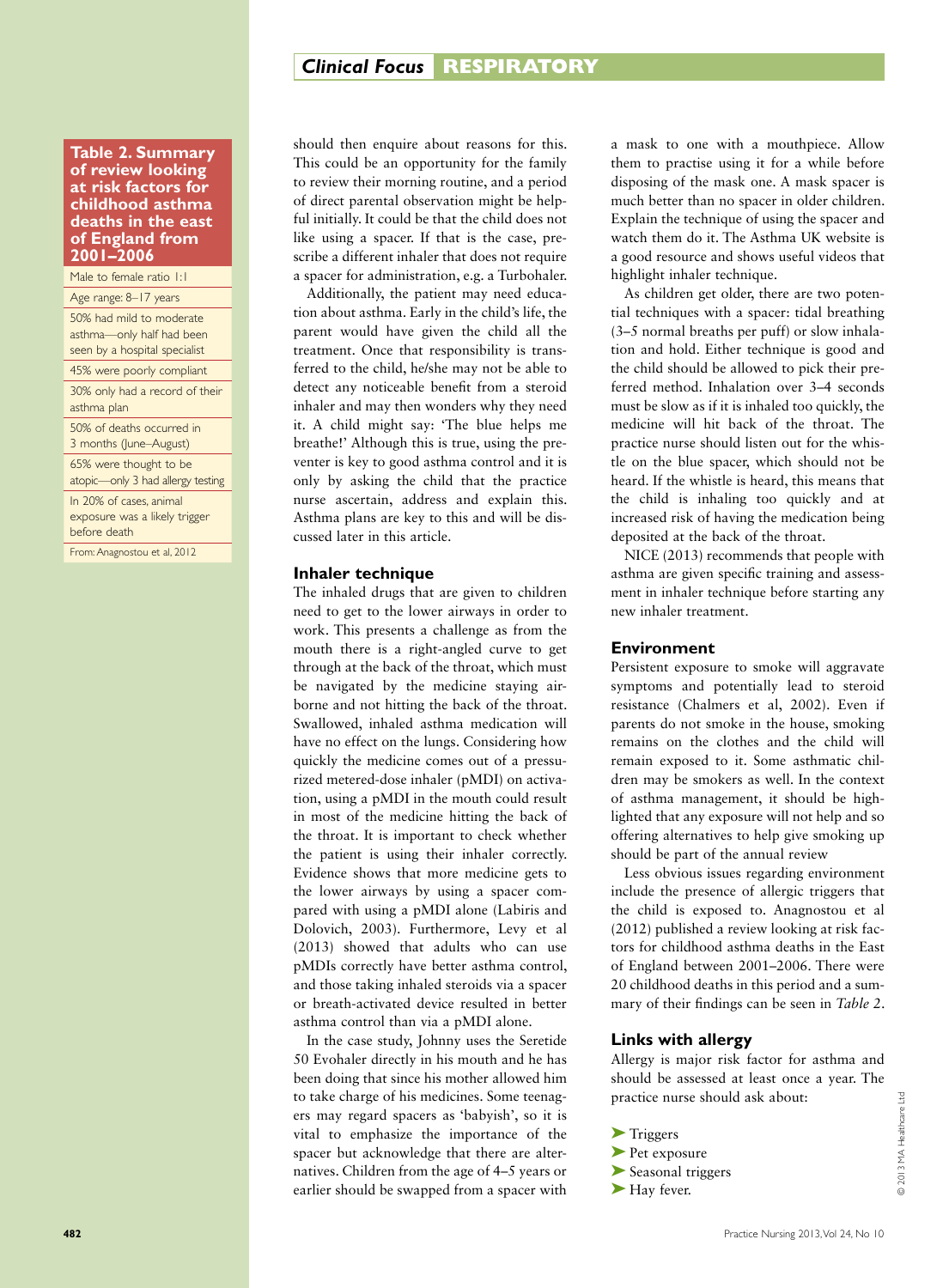Hay fever is closely linked with asthma. A survey in UK general practice carried out by Magnan et al (2008) showed that asthma patients with significant rhinitis were 4–5 times more likely to have poorly-controlled asthma compared to patients with rhinitis, with an odds ratio greater than that for poor compli ance with asthma therapy. More often than not, asthma sufferers have hay fever too.

Treatment of hay fever is covered well by Scadding and Walker (2012). A key point to consider is achieving control of symptoms so that the effect on quality of life is minimized. Daily non-sedating antihistamine is the first line of treatment, and if still symptomatic the next step is to add a nasal steroid. Newer types are safer for children and can be used from 6 years of age (e.g. fluticasone propion ate or mometasone furoate). It is important to check the patient's technique as it is vital to aim the spray to the outside of the nostril and not to sniff hard. This will keep the steroids in the nose and allow them to work (Scadding et al, 2012) (*Figure 1*).

If the history suggests an allergic trigger that is present outside of the hay fever season, the likely cause will be either animal hair or house dust mites. It is therefore important to ask about animal exposure and see if arrival of any pets to the household coincides with a deterioration in asthma. However, pets that have been with the family for long time can also become an allergic cause after prolonged exposure. Offering an immunoglobulin E blood test to look for specific animal hair, pollen or house dust mites should help in prompting a discussion around ways to avoid that trigger. The Allergy UK website is an excellent portal for information around this and is a useful source of information for families. Removing a pet is a big step for many families, so look for evidence to sup port this, e.g. symptoms of sneeze, rash or wheeze associated with direct contact or reso lution of symptoms when on holiday.

# **Psychosocial**

Psychosocial morbidity goes hand in hand with asthma. In practice, it is not helpful to try to ascertain whether the child is anxious or depressed because of asthma. Instead, treat each problem individually. Hyperventilation syndromes or vocal cord dysfunction may present as asthma that is non-responsive to treatment, but at presentation the patient may have normal saturations.

Habit cough occurs in children and to diag -

nose this warrants one question: What hap pens when the child is asleep? If all noises and cough disappear, asthma can be ruled out.

#### **Treatment**

Once the practice nurse has addressed the basics, it is then important to review actual medication and doses. BTS/SIGN (2012) guidelines outlines the stepwise treatment for asthma (*Table 3*). Poorly-controlled asthma means treatment must be 'stepped up'. However, if asthma appears well controlled treatment should be 'stepped down' as well. Children can outgrow their asthma so prac tice nurses should be considering this all the time. If children only have seasonal asthma associated with hay fever, they might not need any preventer treatment during winter months if asymptomatic. In this situation, start preventer treatment 2 months before their hay fever season kicks off and stop at the end of the season.

It is important to note that BTS/SIGN (2012) guidelines advise when children should be referred. A study looking specifi cally at asthma deaths found that 50% of children with severe asthma were not fol lowed up by the hospital (Anagnostou et al, 2012). Children not achieving good control on step 3 treatment should be referred to hospital for an assessment.

NICE (2013) recommends that people with difficult asthma should be offered an assessment by a multidisciplinary, difficult asthma service.

#### **Inhaled steroids**

Once started, inhaled steroids might start to have an effect after 2 weeks (Asthma UK, 2013). However, the authors' personal prac tice is to give any initiation or step up treat ment 2 months before reviewing for any benefit. Hyland et al (2009) reviewed the advice being given out by asthma nurses in primary care around use of inhaled corticos teroids and discovered wide variations in the advice being given to patients, with 70% admitting advising intermittent inhaled ster oid use. BTS/SIGN (2012) guidelines state:

There is no evidence that increasing the dose of inhaled steroids is effective in treat ing acute symptoms, but it is good practice for children already receiving inhaled ster oids to continue with their usual mainte nance doses.

For exacerbations, if the child needs steroids,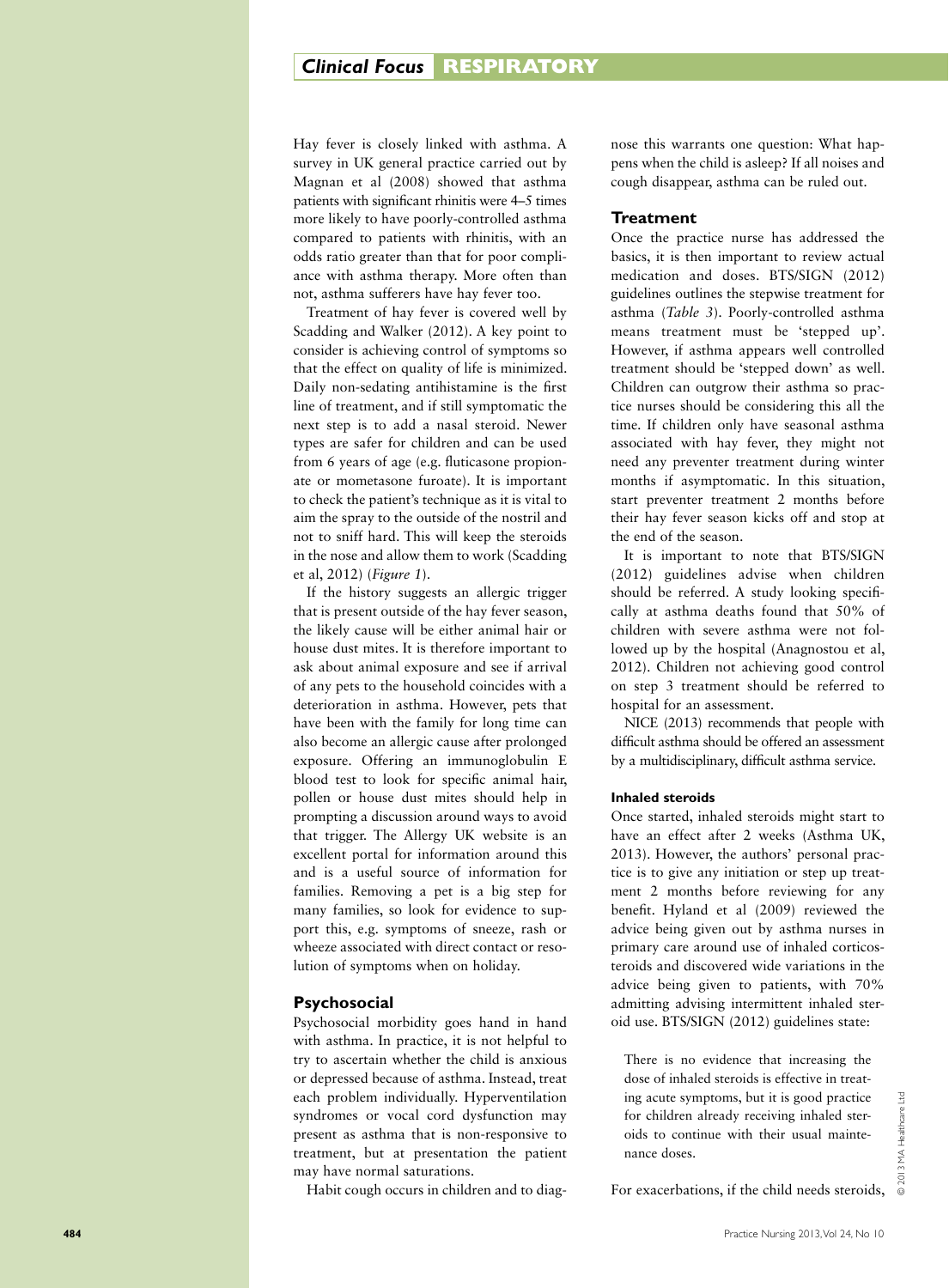this should be given orally for 3–5 days. Children seen in primary care should be given oral steroids promptly, even if they are being referred to hospital.

NICE (2013) recommends that people aged 5 years or older presenting to a health professional with a severe or life-threatening acute exacerbation of asthma should receive oral or intravenous steroids within 1 hour of presentation.

# **Education**

After instigating the right treatment, the last thing to ensure is that the family and child understand what has been explained to them and the importance of why these medicines are being issued. Then, the child must be given an asthma plan. NICE (2013) recommends that people with asthma should receive a written personalized action plan.

There is plenty of evidence that this helps with achieving good control since earlier stepping up of salbutamol doses or attendance to their general practice will lead to quicker resolution of symptoms (Wolf et al, 2003). Personalized action plans can reduce readmission rates and empower families to take more control of their child's asthma as they feel more confident in managing it. Children should also be given a plan when discharged from hospital. There are many examples of plans available and a useful resource is the Asthma UK website. Liaise with the local secondary care team and perhaps use the same plan to ensure continuity for families. Evidence shows that this is not done well in primary care (Hersh et al, 2010).

# **Children are not small adults**

Managing asthma properly is complicated and takes time. This is further complicated by the fact that children are different from adults. The main differences can be classified into four main categories, as discussed below.

#### **Partnership**

It is vital to work in parternship and involve both parent and child in management plans and treatment strategies. As the child grows, the parent needs further support when control is passed to the child. A good time to start passing over that control is when the child starts secondary school.

# **Safeguarding issues**

© 2013 MA Healthcare Ltd

MA Healthcar

 $2013$ 

Adults often make decisions about compliance and technique themselves and they have ultimate responsibility for controlling their

asthma. This is not the case in children and poor compliance and/or attendance can never be blamed on the child. A child cannot fail to attend, only fail to be brought (Powell and Appleton 2012), and this might be a sign of neglect by the parent.

Writing to families requesting appointments should never be the only intervention

and practitioners need to consider telephone calls, issuing repeat salbutamol prescriptions only after a faceto-face review or involving secondary or social care colleagues. Speak to the school, health visitor or school nurse to get a sense of how the parent's control is.

1. Shake bottle well

- 2. Look down
- 3. Using RIGHT hand for LEFT nostril put nozzle just inside nose aiming towards outside wall
- 4. Squirt once or twice (2 different directions  $\leq$   $\rightarrow$  )
- Change hands and repeat for 5. other side
- 6. DO NOT SNIFF HARD



*Figure 1. Correct procedure* 

# **Table 3. Stepwise management protocol for asthma**

|        | <b>Under 5 years</b>                                                                                                                                 | $5 - 12$ years                                                                                                                                                                                          |
|--------|------------------------------------------------------------------------------------------------------------------------------------------------------|---------------------------------------------------------------------------------------------------------------------------------------------------------------------------------------------------------|
| Step 1 | Inhaled short-acting $\beta_2$ -agonist as required                                                                                                  | Inhaled short-acting $\beta_2$ -agonist as required                                                                                                                                                     |
| Step 2 | Consider montelukast first line, symptoms<br>only virus related                                                                                      | Inhaled corticosteriod 200-400 mcg BDP<br>or equivalent                                                                                                                                                 |
|        | Trial of ICS 200-400 mcg BDP or<br>equivalent but stop after 3 months and<br>review. If symptoms return, restart and<br>wean to lowest dose possible |                                                                                                                                                                                                         |
| Step 3 | If on ICS, add montelukast                                                                                                                           | Add inhaled LABA in combined inhaler:                                                                                                                                                                   |
|        | If on montelukast, add ICS 200-400 mcg<br>BDP or equivalent<br>Low threshold to refer for paediatric<br>opinion                                      | - If effective, continue<br>- If partially effective, continue LABA<br>and increase ICS to 400 mcg BDP<br>- If ineffective, stop LABA and<br>increase ICS to 400 mcg BDP<br>Consider adding montekulast |
|        |                                                                                                                                                      | If symptomatic on LABA. ICS 400 mcg<br>BDP and montekulast, move on to step 4                                                                                                                           |
| Step 4 | Refer all children for specialist paediatric<br>opinion                                                                                              | Increase ICS dose to 800 mcg together<br>with chosen effective regime from step 3<br>and refer to paediatric respiratory clinic                                                                         |
| Step 5 |                                                                                                                                                      | Refer all children for specialist paediatric<br>opinion                                                                                                                                                 |

#### **Stepping down**

The lowest possible dose of ICS should be used to achieve control

When control has been achieved, the ICS dose should be stepped down where possible, or add on therapies withdrawn

Patients should be reviewed after any change to treatment in 2–3 months time

#### **Notes**

Choice of combined inhaler depends on whether child will use spacer or not All doses given are total daily dose

Doubling the ICS dose during an exacerbation is not recommended

Before changing any dose, review issues such as technique and adherance

Equivalent doses for common steroid preparations: beclometasone dipropionate 400 mcg; budenoside 400 mcg; fluticasone propionate 200 mcg

ICS: inhaled corticosteroids; LABA: long-acting  $\beta_2$ -agonist

From: British Thoracic Society/Scottish Intercollegiate Guidelines Network, 2012